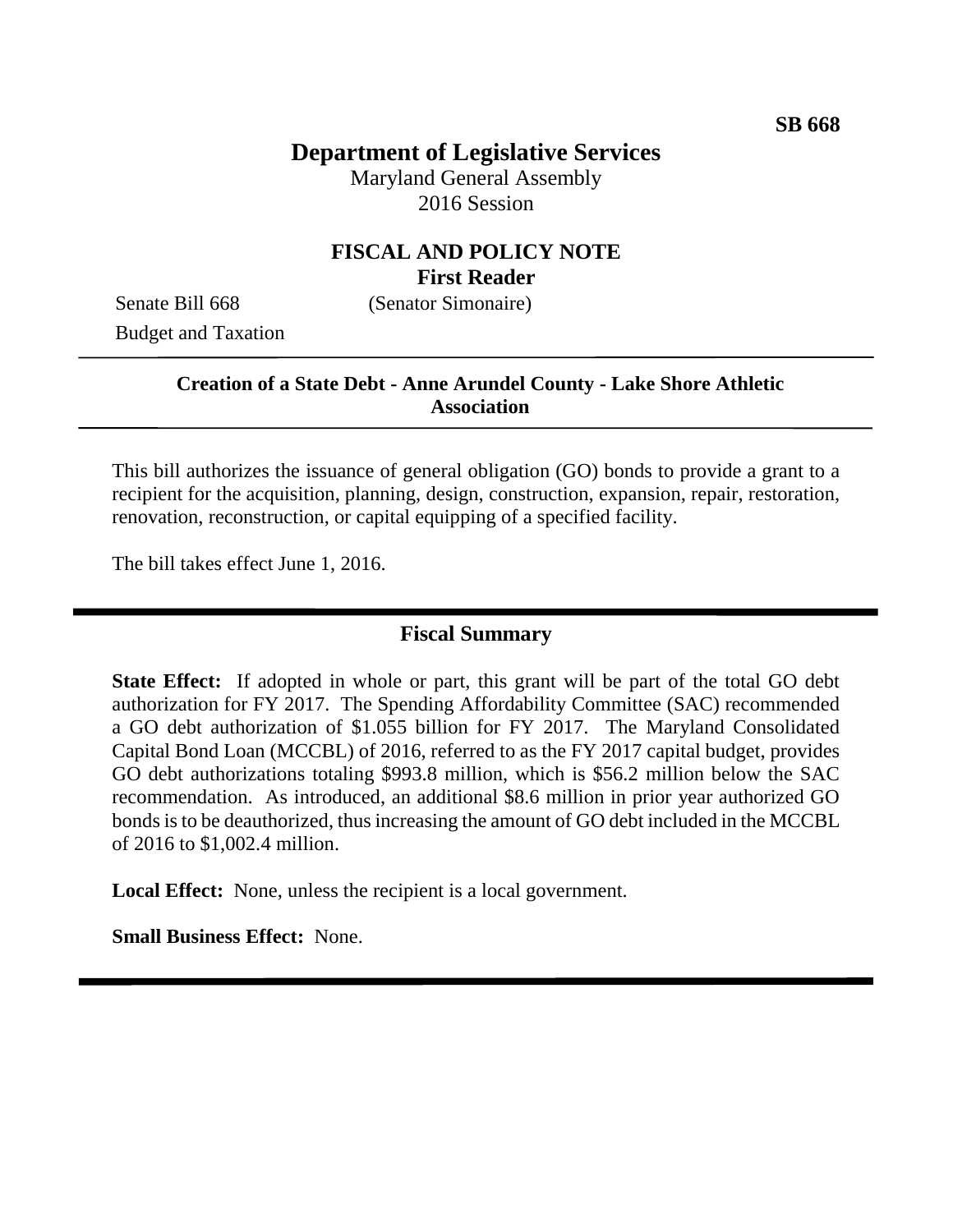### **Analysis**

### **Current Law/Background:**

*Bond Sales and Debt Service:* The State last sold bonds on July 16, 2015, which included \$500 million in new money bonds in support of the State's capital program. Of the \$500 million, \$450 million was issued as new tax-exempt bonds and \$50 million as new taxable bonds. The bonds were sold in separate series, with a combined true interest cost of 2.83%, with an average maturity of 10.3 years for the tax-exempt issuance and 1.35% over 4 years for the taxable issuance. The shorter maturities for the taxable issuance explains the lower true interest cost compared to the tax-exempt issuance. The actual annual debt service cost is determined by the coupon rate achieved at the time the bonds were issued, which ranged from 2.75% to 5.0% for an average coupon rate of 4.5%. Therefore, State debt service is estimated to cost \$45.6 million annually based on the average coupon rate.

GO bonds authorized in a given year are not all issued the year in which they are authorized. The State Treasurer's Office estimates that just over half of the GO bonds authorized in a year are typically issued within the first two fiscal years. The Capital Debt Affordability Committee assumes bonds authorized in a given year will be fully issued over five years; specific issuances are 31% in the first year, 25% in the second year, 20% in the third year, 15% in the fourth year, and 9% in the fifth year. This delay in issuance results in a substantial lag between the time GO bonds are authorized and the time the bonds affect debt outstanding and debt service levels.

*Legislative Initiatives:* As introduced by the Governor, the MCCBL of 2016 does not include the customary earmark of \$15.0 million for legislative initiatives. However, because the General Assembly can both reduce and add to the capital budget, the budget committees may consider bond bill requests during the 2016 session and amend them into the MCCBL.

The bills listed below authorize the issuance of GO bonds to provide grants to various recipients for the acquisition, planning, design, construction, expansion, repair, restoration, renovation, reconstruction, and/or capital equipping of various facilities.

Most bills require either a "hard" or "soft" match, as noted. Where no match is required, the term "grant" is indicated. A "hard" match means the recipient provides a dollar-for-dollar match of the State funds and does not expend the matching funds until after the effective date of the authorizing act. A "soft" match is any other type of match. Soft matches include the use of the value of the real property as the match, in-kind contributions such as materials or construction services, or funds expended prior to the effective date of the bill. A match key is provided immediately below the list of projects.

SB 668/ Page 2 The list is organized into two categories: statewide bond bills and local bond bills. Within the local bond bill category, the projects are sorted first by the county in which the project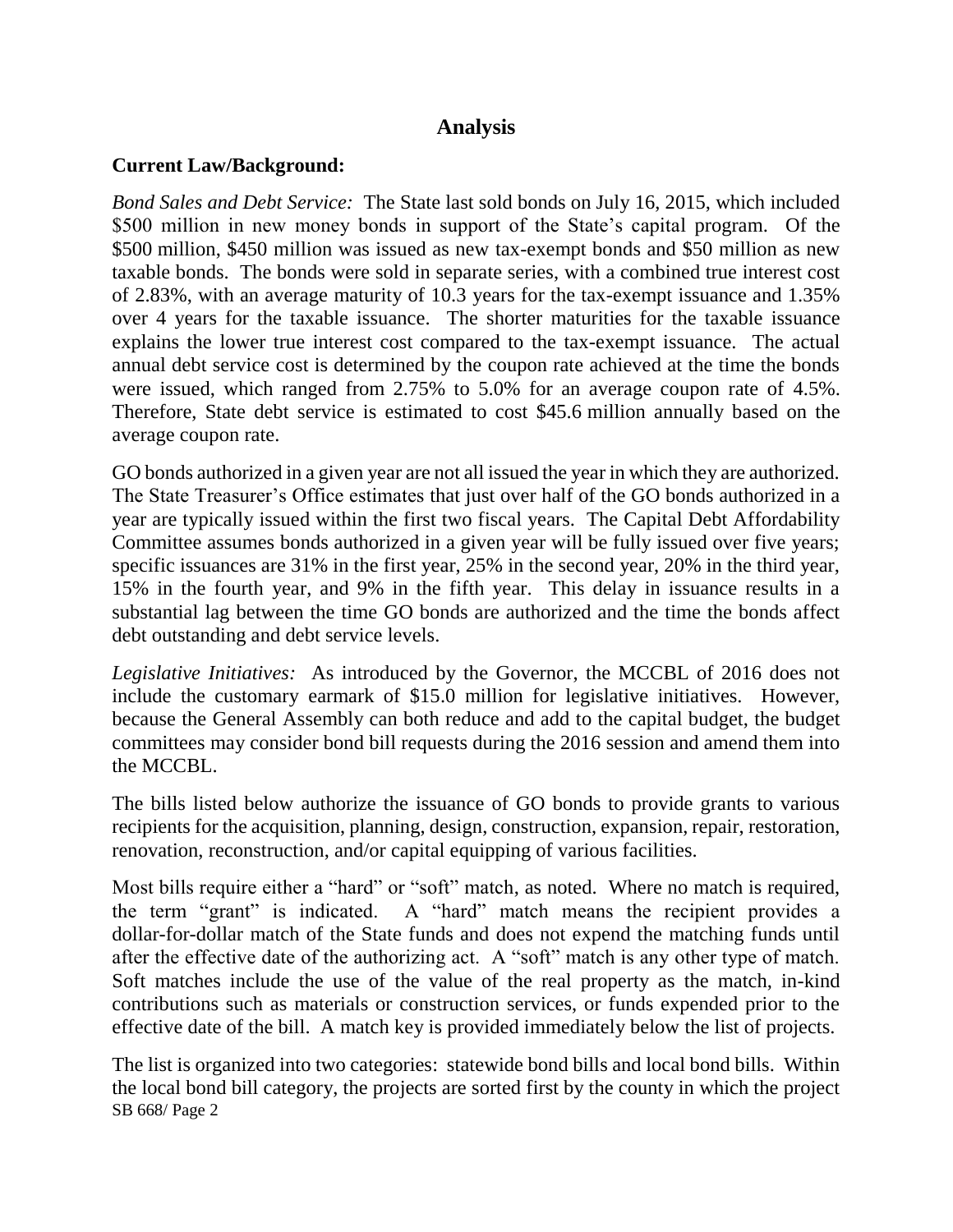is located and then alphabetically by project title. Most projects have both a House and a Senate bill.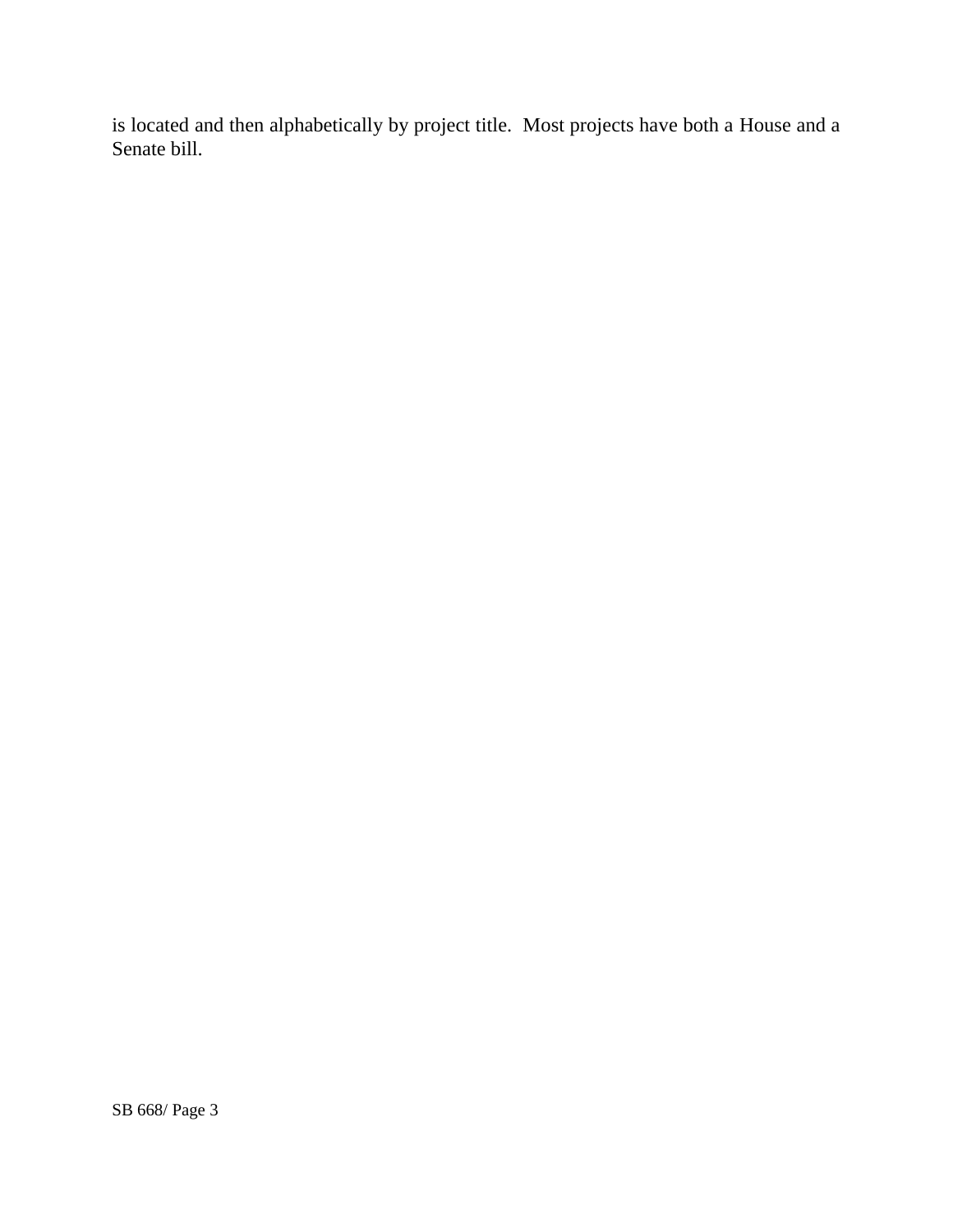# **2016 Session Bond Bills Introduced**

| $\mathbf{S}\mathbf{B}$ | <b>Sponsor</b><br><b>Local Bond Bills</b> | $\overline{HB}$ | <b>Sponsor</b> | <b>Project</b>                                                          | <b>County</b>         | <b>Request</b> | <b>Match</b> |
|------------------------|-------------------------------------------|-----------------|----------------|-------------------------------------------------------------------------|-----------------------|----------------|--------------|
| 1045                   | Edwards                                   | 1539            | Delegation     | Friends Aware Facility                                                  | Allegany              | 150,000        | Soft(all)    |
| 1044                   | Edwards                                   | 1538            | Delegation     | <b>Frostburg Museum Relocation</b><br>Project                           | Allegany              | 150,000        | Soft(1)      |
| 900                    | Edwards                                   | 987             | Delegation     | Lefty Grove Statue                                                      | Allegany              | 75,000         | Soft(U,all)  |
| 478                    | Astle                                     | 536             | <b>Busch</b>   | 206 West Social Enterprise Project                                      | Anne Arundel          | 250,000        | Hard         |
| 180                    | Reilly                                    | 480             | Saab           | Arundel Volunteer Fire Department<br><b>Community Center</b>            | Anne Arundel          | 400,000        | Soft(all)    |
| 50                     | Reilly                                    | 1592            | Malone         | <b>Belvoir-Scott's Plantation Historic</b><br><b>Manor House</b>        | Anne Arundel          | 90,000         | Soft(2)      |
|                        |                                           | 338             | Carey          | Broadneck High School Field House Anne Arundel                          |                       | 250,000        | Grant        |
| 419                    | Simonaire                                 | 415             | Kipke          | Downs Park Amphitheater                                                 | Anne Arundel          | 100,000        | Soft(all)    |
| 672                    | DeGrange                                  | 1234            | Carey          | Glen Burnie High School Field<br>House and Concession Stand             | Anne Arundel          | 500,000        | Soft(all)    |
| 1095                   | Astle                                     | 1593            | McMillan       | Hammond-Harwood House<br>Preservation                                   | Anne Arundel          | 100,000        | Hard         |
| 60                     | Reilly                                    | 235             | Malone         | Historic Linthicum Walks                                                | Anne Arundel          | 120,000        | Soft(2)      |
|                        |                                           | 1523            | Beidle         | Kuethe Historical and Genealogical<br><b>Research Center</b>            | Anne Arundel          | 12,000         | Soft(1,2)    |
| 668                    | Simonaire                                 | 776             | Kipke          | Lake Shore Athletic Association                                         | Anne Arundel          | 50,000         | Hard         |
| 1160                   | Astle                                     | 473             | Beidle         | Samaritan House                                                         | Anne Arundel          | 200,000        | Soft(1,3)    |
| 1090                   | Simonaire                                 | 1244            | Carey          | Sun Valley Park Playground                                              | Anne Arundel          | 50,000         | Grant        |
| 154                    | Reilly                                    | 175             | Sophocleus     | The Arc of the Central Chesapeake<br>Region                             | Anne Arundel          | 300,000        | Hard         |
| 479                    | Astle                                     | 618             | Beidle         | William Brown House at Historic<br>London Town                          | Anne Arundel          | 125,000        | Soft(2,3)    |
| 25                     | Reilly                                    | 302             | Malone         | <b>Woods Community Center</b>                                           | Anne Arundel          | 325,000        | Hard         |
| 850                    | Astle                                     | 1380            | McMillan       | <b>YWCA Domestic Violence Safe</b><br>House Shelter                     | Anne Arundel          | 100,000        | Hard         |
| 486                    | Pugh                                      | 1564            |                | B. Robinson A Penn-North Initiative Youth<br>Violence Prevention Center | <b>Baltimore City</b> | 400,000        | Soft(3)      |
| 790                    | Ferguson                                  | 432             | Clippinger     | <b>Baltimore Museum of Industry</b>                                     | <b>Baltimore City</b> | 500,000        | Soft(1)      |
| 789                    | Ferguson                                  | 433             | Lierman        | Baltimore Regional Education and<br><b>Training Center</b>              | <b>Baltimore City</b> | 500,000        | Soft(all)    |
| 165                    | Gladden                                   | 1621            | Oaks           | Berean Child Care Center                                                | <b>Baltimore City</b> | 160,000        | Soft(1,3)    |
| 197                    | Nathan-<br>Pulliam                        | 690             | Haynes         | Community Empowerment and<br><b>Wellness Center</b>                     | <b>Baltimore City</b> | 500,000        | Soft(U,1,2)  |
| 562                    | Ferguson                                  | 143             | Hammen         | Creative Alliance Project                                               | <b>Baltimore City</b> | 600,000        | Soft(all)    |
| 918                    | Gladden                                   | 942             | Rosenberg      | Cylburn Arboretum Carriage House<br>and Nature Museum                   | <b>Baltimore City</b> | 500,000        | Soft(U,all)  |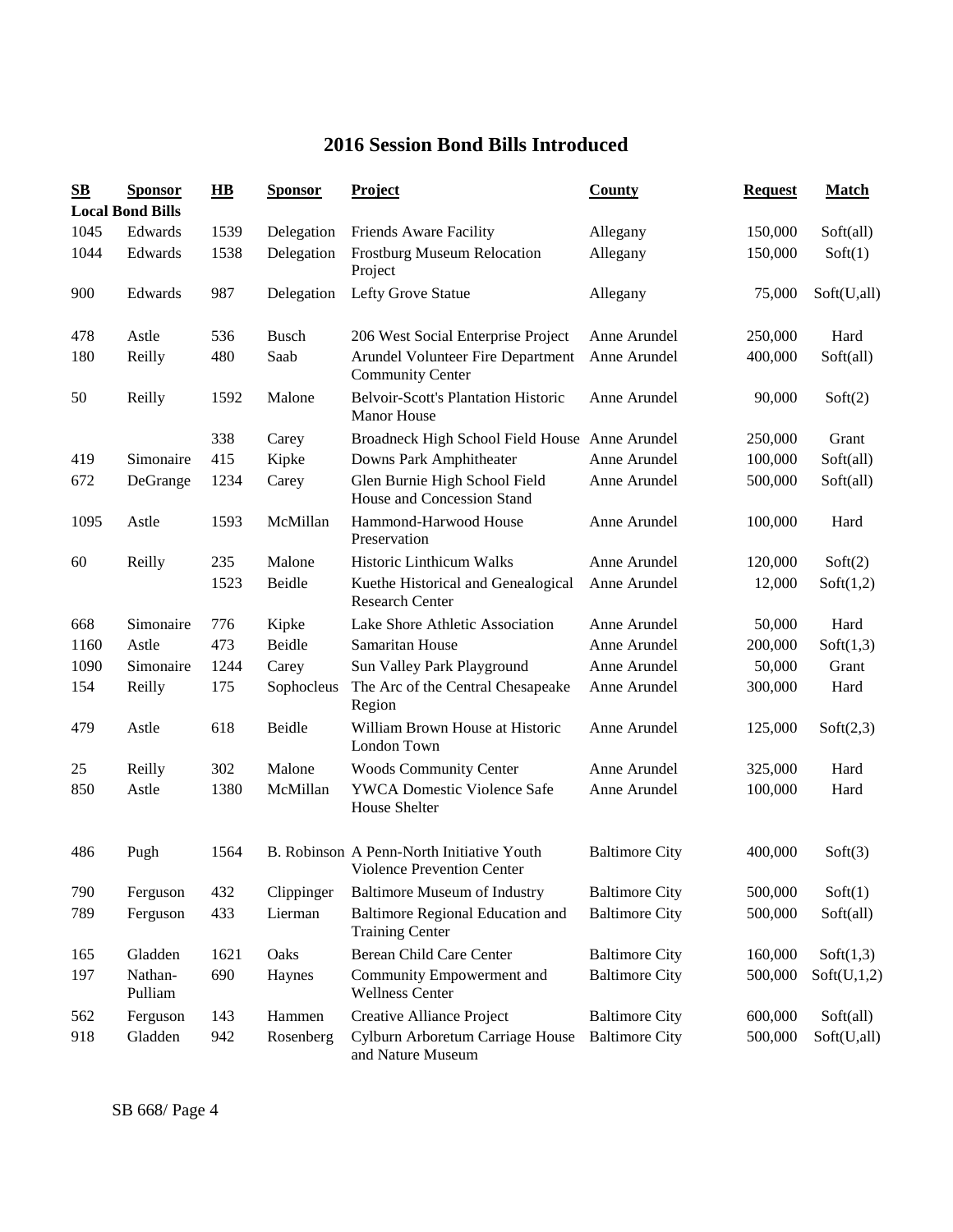| 279  | McFadden           | 1606 | Glenn            | Dr. Christina Phillips Community<br>Center                                                    | <b>Baltimore City</b> | 300,000 | Soft(1,3)   |
|------|--------------------|------|------------------|-----------------------------------------------------------------------------------------------|-----------------------|---------|-------------|
| 490  | Pugh               | 899  | Conaway          | Druid Hill Park at Auchentoroly<br>Terrace                                                    | <b>Baltimore City</b> | 100,000 | Hard        |
| 487  | Pugh               | 1096 | Hayes            | Garrett-Jacobs Mansion Access and<br><b>Safety Project</b>                                    | <b>Baltimore City</b> | 400,000 | Soft(2,3)   |
| 347  | Gladden            | 1302 | Carter           | Get Involved Community Center                                                                 | <b>Baltimore City</b> | 350,000 | Soft(U,all) |
| 1098 | Klausmeier         | 1597 | Oaks             | Girl Scouts of Central Maryland<br>Urban Program and STEM Center                              | <b>Baltimore City</b> | 250,000 | Soft(1)     |
| 1161 | Ferguson           |      |                  | Harbor Point Parks and Infrastructure Baltimore City                                          |                       | 250,000 | Soft(1,3)   |
| 791  | Ferguson           | 407  | Lierman          | Health Care for the Homeless Dental Baltimore City<br>Clinic                                  |                       | 17,500  | Hard(U)     |
| 1141 | McFadden           | 1526 | <b>Branch</b>    | <b>International Black Fire Fighters</b><br>Museum                                            | <b>Baltimore City</b> | 250,000 | Soft(2,3)   |
| 492  | Pugh               | 1045 | Hayes            | Itineris Foundation                                                                           | <b>Baltimore City</b> | 100,000 | Hard        |
| 803  | Pugh               | 1055 | Hayes            | James Mosher Baseball League Field Baltimore City<br>Enhancement                              |                       | 45,000  | Soft(3)     |
| 491  | Pugh               | 1565 |                  | B. Robinson Kappa Alpha Psi Youth and<br><b>Community Center</b>                              | <b>Baltimore City</b> | 250,000 | Soft(1,3)   |
| 792  | Ferguson           | 1049 | Clippinger       | Leadenhall Community Outreach<br>Center                                                       | <b>Baltimore City</b> | 500,000 | Soft(2,3)   |
| 798  | Pugh               | 1044 |                  | <b>B. Robinson Lexington Market</b>                                                           | <b>Baltimore City</b> | 500,000 | Hard        |
| 458  | Conway             | 418  | M.               | Maryland State Boychoir ADA<br>Washington Improvements                                        | <b>Baltimore City</b> | 325,000 | Soft(2)     |
| 568  | Gladden            |      | Rosenberg        | Maryland State Society Daughters of Baltimore City<br>the American Revolution<br>Headquarters |                       | 75,000  | Soft(2,3)   |
| 701  | Nathan-<br>Pulliam | 1610 | Haynes           | Multifamily Low-Income Housing<br>Project                                                     | <b>Baltimore City</b> | 200,000 | Soft(2)     |
| 489  | Pugh               | 1567 |                  | B. Robinson Orchard Street Church                                                             | <b>Baltimore City</b> | 25,000  | Soft(2)     |
| 563  | Ferguson           | 1635 | Clippinger       | Port Discovery Children's Museum                                                              | <b>Baltimore City</b> | 500,000 | Grant       |
| 1053 | Gladden            | 1613 | Carter           | Progressive Education Center<br>Playground                                                    | <b>Baltimore City</b> | 150,000 | Soft(U,3)   |
| 827  | Conway             | 1308 | M.<br>Washington | <b>Restoration Gardens 2</b>                                                                  | <b>Baltimore City</b> | 300,000 | Hard        |
| 1067 | Ferguson           | 1535 | Hammen           | Robert Long House                                                                             | <b>Baltimore City</b> | 40,000  | Soft(1,3)   |
| 488  | Pugh               | 1566 |                  | B. Robinson Sarah's Hope                                                                      | <b>Baltimore City</b> | 200,000 | Hard        |
|      |                    |      |                  |                                                                                               |                       |         |             |
| 394  | Conway             | 48   | M.               | Scottish Rite Temple Preservation<br>Washington and Restoration                               | <b>Baltimore City</b> | 300,000 | Soft(all)   |
| 796  | Pugh               | 1093 |                  | B. Robinson St. Francis Neighborhood Center                                                   | <b>Baltimore City</b> | 500,000 | Soft(2)     |

SB 668/ Page 5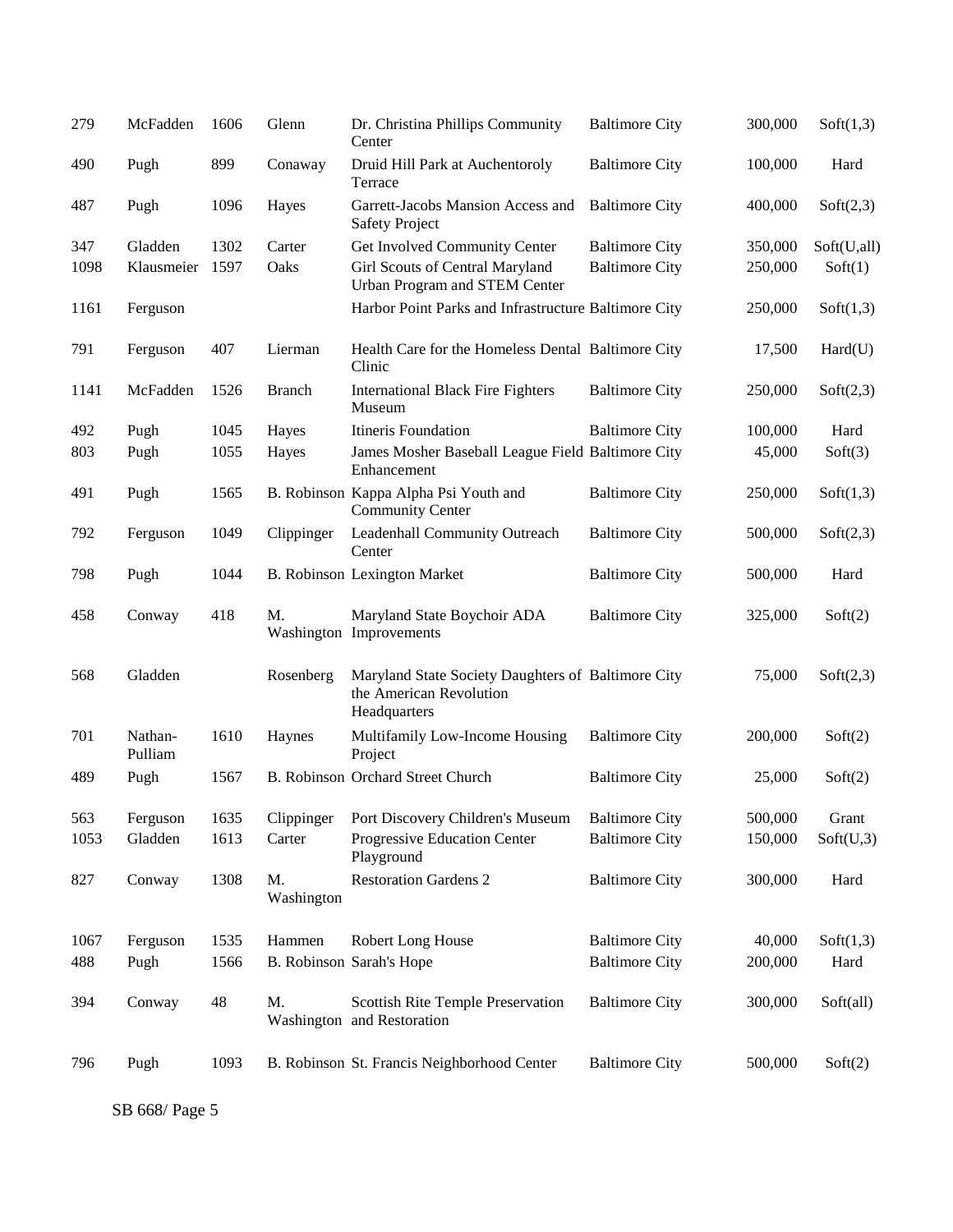| 1013 | Conway                        | 1218 | McIntosh      | Stony Run Path                                                                       | <b>Baltimore City</b> | 300,000 | Soft(3)     |
|------|-------------------------------|------|---------------|--------------------------------------------------------------------------------------|-----------------------|---------|-------------|
| 316  | McFadden                      | 478  | McCray        | <b>Ulman Cancer Fund Home for</b><br>Young Adult Cancer Patients and<br>Caregivers   | <b>Baltimore City</b> | 200,000 | Soft(all)   |
| 1012 | Conway                        | 1036 | Anderson      | <b>Woodbourne Center Vocational</b><br>Program                                       | <b>Baltimore City</b> | 125,000 | Hard        |
| 251  | Kasemeyer                     | 1609 | Lam           | Arbutus Volunteer Fire Department                                                    | Baltimore             | 130,000 | Soft(all)   |
|      |                               | 1600 | <b>Brooks</b> | <b>Baltimore Humane Society Animal</b><br>Safety and Energy Efficiency Plan          | <b>Baltimore</b>      | 165,000 | Soft(all)   |
| 399  | <b>Brochin</b>                | 552  | Lafferty      | Desert Storm, Operation Enduring<br>Freedom, and Operation Iraqi<br>Freedom Memorial | <b>Baltimore</b>      | 75,000  | Soft(3)     |
| 205  | Kasemeyer                     | 328  | Hill          | Good Shepherd School                                                                 | Baltimore             | 100,000 | Soft(all)   |
| 892  | Zirkin                        | 935  | Hettleman     | HopeWell Cancer Support Center                                                       | <b>Baltimore</b>      | 500,000 | Soft(3)     |
| 889  | Zirkin                        | 765  | Hettleman     | <b>Irvine Nature Center Native</b><br>American Village                               | <b>Baltimore</b>      | 150,000 | Soft(all)   |
| 357  | Zirkin                        | 80   | Morhaim       | Jemicy School Lower and Middle<br>School Campus Gymnasium                            | <b>Baltimore</b>      | 250,000 | Soft(3)     |
| 1027 | Zirkin                        | 210  | Stein         | Jewish Community Center of<br>Baltimore - Gordon Center                              | <b>Baltimore</b>      | 100,000 | Hard        |
| 203  | <b>Brochin</b>                | 89   | Lafferty      | Limekilns and Log House<br>Stabilization Project at Cromwell<br><b>Valley Park</b>   | <b>Baltimore</b>      | 200,000 | Soft(2,3)   |
| 703  | Nathan-<br>Pulliam            | 941  | Sydnor        | Morning Star Family Life Center                                                      | <b>Baltimore</b>      | 630,000 | Soft(U,all) |
| 364  | <b>Brochin</b>                | 625  | Lafferty      | Radebaugh Park                                                                       | <b>Baltimore</b>      | 200,000 | Soft(1)     |
| 1155 | Zirkin                        |      |               | Talmudical Academy Gymnasium                                                         | <b>Baltimore</b>      | 500,000 | Hard        |
| 1115 | <b>Brochin</b>                | 1587 | West          | The Maryland Regional Agricultural Baltimore<br>Arena and Learning Center            |                       | 500,000 | Soft(2)     |
| 365  | <b>Brochin</b>                | 945  | Lafferty      | <b>Towson Manor Park</b>                                                             | <b>Baltimore</b>      | 80,000  | Hard        |
| 1118 | Eckardt                       | 1219 | Mautz         | Mt. Pleasant Heritage Preservation<br><b>Community Education Center</b>              | Caroline              | 200,000 | Soft(2)     |
| 1002 | Hershey                       | 959  | Ghrist        | <b>Sharp Road Community Park</b>                                                     | Caroline              | 100,000 | Soft(U,2,3) |
| 952  | Carroll<br>County<br>Senators | 894  | Delegation    | Sykesville Freedom District Fire<br>Department                                       | Carroll               | 50,000  | Soft(1)     |
| 298  | Carroll<br>County<br>Senators | 176  | Delegation    | The Arc of Carroll County Building Carroll<br>Renovation                             |                       | 100,000 | Soft(2)     |
| 714  | Cecil<br>County<br>Senators   | 767  | Delegation    | YMCA of Cecil County Outdoor<br>Pool                                                 | Cecil                 | 300,000 | Hard        |
|      | Middleton<br>SB 668/ Page 6   | 624  | Delegation    | Hospice House of Charles County                                                      | Charles               | 305,000 | Soft(1,2)   |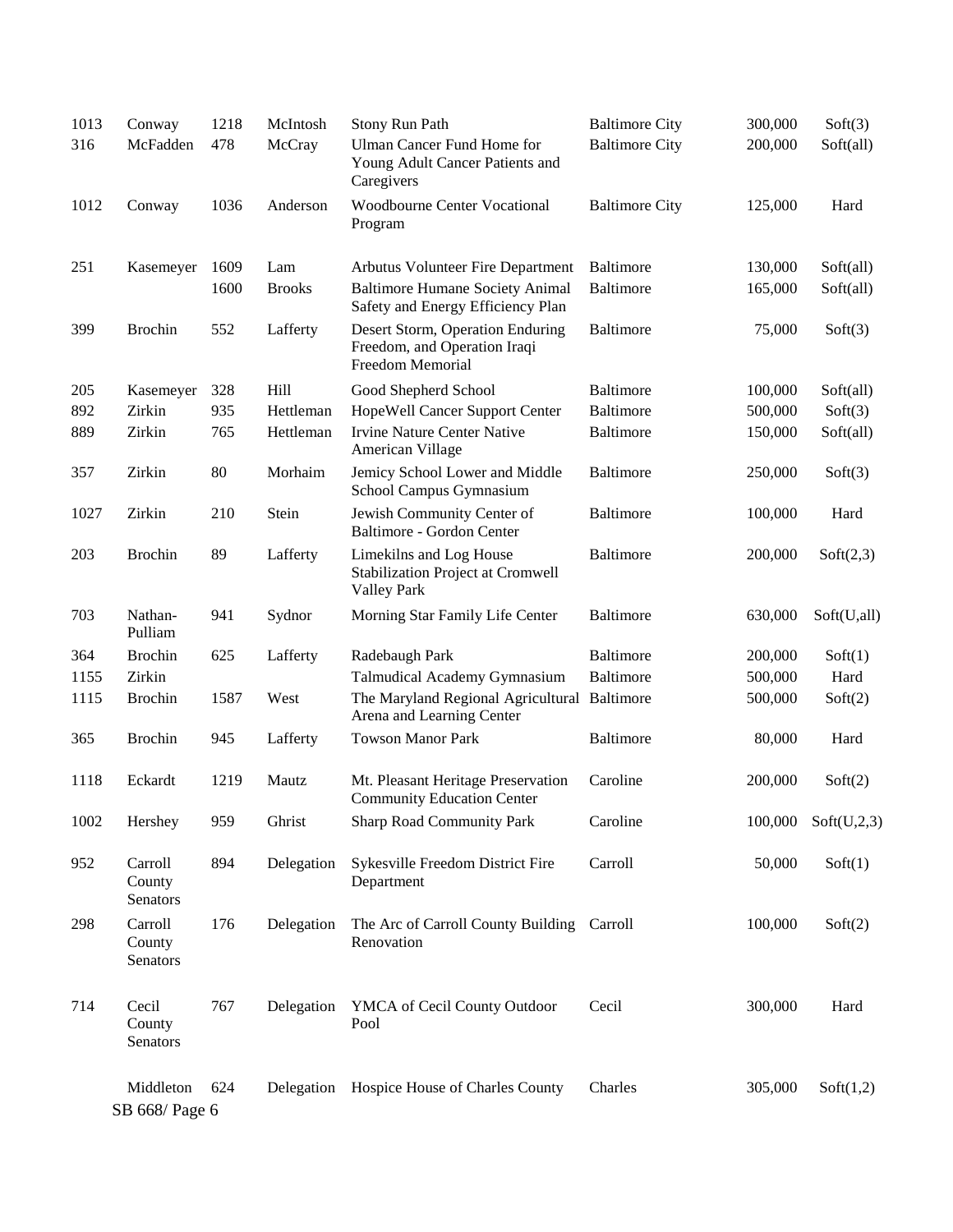| 1011 | Middleton                    | 125  | Delegation        | Indian Head Center for the Arts<br>Renovation                               | Charles    | 130,000 | Soft(2)   |
|------|------------------------------|------|-------------------|-----------------------------------------------------------------------------|------------|---------|-----------|
| 988  | Middleton                    | 957  | Delegation        | Maryland Veterans Memorial<br>Museum Land Acquisition                       | Charles    | 225,000 | Soft(all) |
| 391  | Eckardt                      | 907  | Sample-<br>Hughes | <b>Chesapeake Grove Senior Housing</b><br>and Intergenerational Center      | Dorchester | 500,000 | Soft(1)   |
| 138  | Eckardt                      | 774  | Adams             | Dorchester County Family YMCA                                               | Dorchester | 250,000 | Soft(3)   |
| 972  | Peters                       | 1203 | C. Wilson         | Patriot Point                                                               | Dorchester | 500,000 | Hard      |
| 871  | Young                        |      |                   | Barbara Hauer Fritchie Foundation<br>Facility                               | Frederick  | 90,000  | Hard      |
| 641  | Hough                        |      |                   | <b>Brunswick Heritage Museum</b><br><b>Building</b>                         | Frederick  | 100,000 | Hard      |
| 862  | Young                        | 323  | Krimm             | <b>Emergency Family Services Shelter</b>                                    | Frederick  | 25,000  | Soft(3)   |
| 720  | Young                        | 273  | K. Young          | Frederick Memorial Hospital Dental Frederick<br>Clinic                      |            | 100,000 | Soft(1,3) |
| 1030 | Hough                        |      |                   | Helen Smith Studio                                                          | Frederick  | 50,000  | Soft(1,2) |
| 642  | Hough                        |      |                   | Northwest Trek Conservation and<br><b>Education Center</b>                  | Frederick  | 50,000  | Soft(2)   |
|      |                              | 1555 | Folden            | Tuscarora High School Concession<br>Stand                                   | Frederick  | 50,000  | Soft(all) |
| 683  | Edwards                      | 1057 | Beitzel           | <b>Emergency Operations Center</b>                                          | Garrett    | 250,000 | Soft(all) |
| 1087 | Edwards                      | 1585 | Beitzel           | Friendsville Veterans Memorial                                              | Garrett    | 100,000 | Soft(2)   |
| 731  | Norman                       |      |                   | Aberdeen B & O Railroad Station                                             | Harford    | 50,000  | Soft(U,2) |
|      |                              | 1577 | Lisanti           | American Indian First Contact<br>Waterfront Heritage Park                   | Harford    | 500,000 | Soft(1,2) |
| 567  | Cassilly                     | 793  | Impallaria        | Center for the Visual and Performing Harford<br>Arts Amphitheater           |            | 200,000 | Hard      |
| 396  | Norman                       |      |                   | Historical Society of Harford County Harford<br><b>Building Restoration</b> |            | 100,000 | Soft(2,3) |
| 1117 | Jennings                     |      |                   | Rockfield Park Pavilion                                                     | Harford    | 116,000 | Soft(2)   |
| 613  | Howard<br>County<br>Senators | 653  | Delegation        | <b>Community Action Council Food</b><br><b>Bank Facility</b>                | Howard     | 300,000 | Hard      |
| 40   | Kasemeyer                    | 621  | Delegation        | <b>Environmental Education Center</b><br>Renovation and Expansion           | Howard     | 250,000 | Soft(all) |
| 611  | Howard<br>County<br>Senators | 652  | Delegation        | <b>Huntington Park</b>                                                      | Howard     | 150,000 | Soft(3)   |
| 612  | Howard<br>County<br>Senators | 656  | Delegation        | Solomon's Lodge #121                                                        | Howard     | 19,000  | Soft(1)   |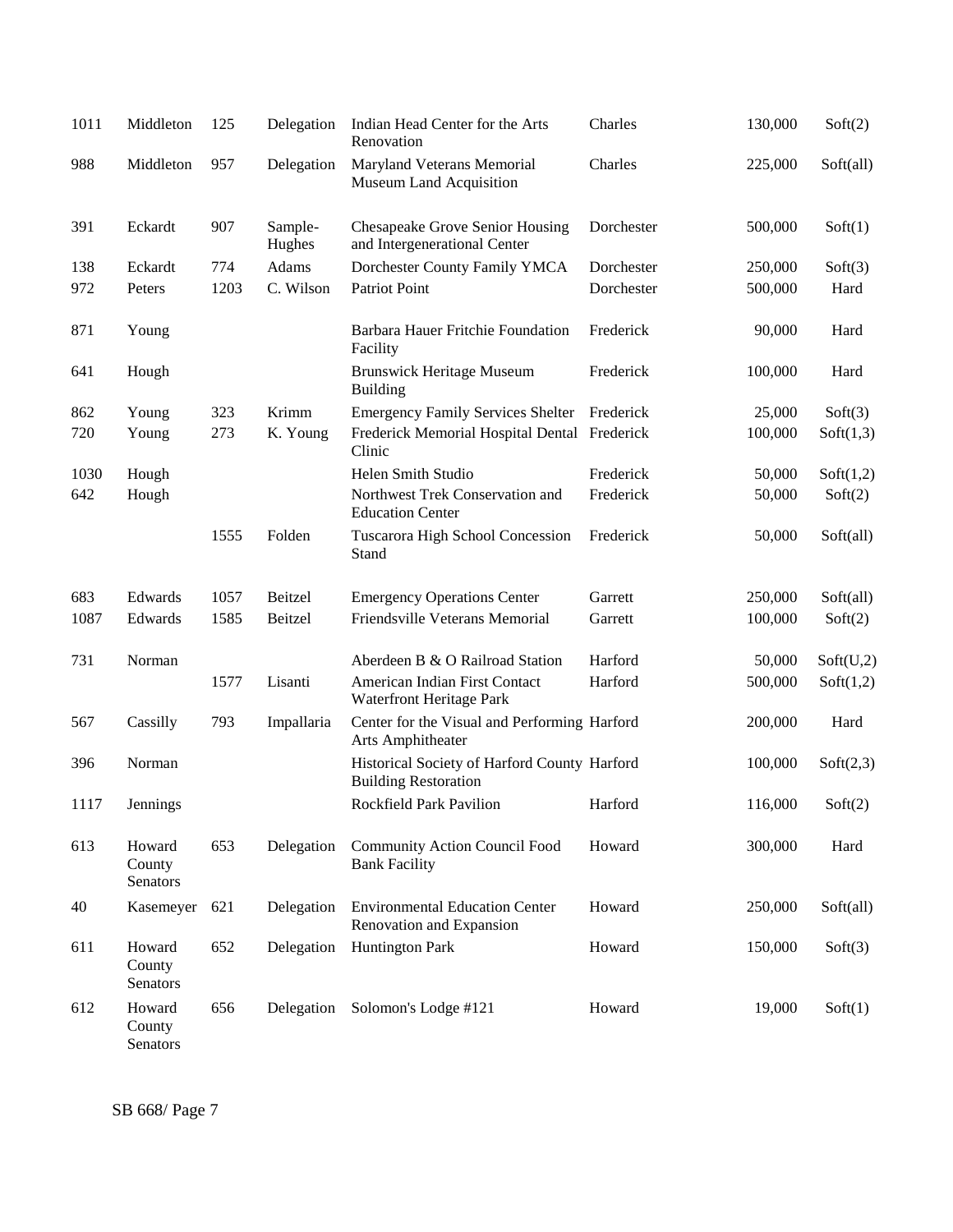| 610  | Howard<br>County<br>Senators | 651  | Delegation         | South Branch Park                                                                 | Howard          | 100,000 | Soft(3)     |
|------|------------------------------|------|--------------------|-----------------------------------------------------------------------------------|-----------------|---------|-------------|
| 609  | Howard<br>County<br>Senators | 650  | Delegation         | Vantage House Retirement<br><b>Community Renovations</b>                          | Howard          | 250,000 | Soft(2)     |
| 1138 | Madaleno                     | 1629 | Carr               | A Wider Circle Community Service<br>Center                                        | Montgomery      | 200,000 | Soft(2,3)   |
| 987  | Zucker                       | 997  | Kaiser             | Damascus High School Turf Field                                                   | Montgomery      | 200,000 | Hard        |
| 1051 | Raskin                       | 1534 | Hixson             | <b>Easter Seals Inter-Generational</b><br>Center                                  | Montgomery      | 100,000 | Hard        |
| 975  | Lee                          | 1275 | Kelly              | Friendship Heights Village Center                                                 | Montgomery      | 250,000 | Hard        |
| 443  | Manno                        | 902  | Kramer             | <b>Homecrest House</b>                                                            | Montgomery      | 120,000 | Soft(2,3)   |
| 438  | Lee                          | 702  | Frick              | Jewish Community Center of Greater Montgomery<br>Washington Children's Playground |                 | 150,000 | Hard        |
| 1022 | Manno                        | 1512 | Kramer             | Jewish Foundation for Group Homes Montgomery                                      |                 | 100,000 | Hard        |
| 1133 | Raskin                       | 1614 | Hixson             | Martin Luther King Jr. Recreational<br>Park Improvements                          | Montgomery      | 100,000 | Soft(2,3)   |
| 230  | Feldman                      | 695  | A. Miller          | Maryland SoccerPlex Fields                                                        | Montgomery      | 750,000 | Soft(2,3)   |
| 985  | Zucker                       | 897  | Luedtke            | Maydale Nature Center                                                             | Montgomery      | 75,000  | Soft(2,3)   |
| 444  | Manno                        | 901  | Kramer             | Melvin J. Berman Hebrew Academy                                                   | Montgomery      | 100,000 | Soft(U,1,2) |
| 1102 | Manno                        | 905  | Morales            | Montgomery Hospice Casey House                                                    | Montgomery      | 120,000 | Hard        |
| 1137 | Madaleno                     | 1225 | Gutierrez          | Noyes Children's Library Renovation Montgomery<br>and Expansion                   |                 | 100,000 | Hard        |
| 221  | Kagan                        | 469  | Barve              | Olde Towne Park Plaza                                                             | Montgomery      | 300,000 | Hard        |
| 986  | Zucker                       | 985  | Kaiser             | <b>Olney Theatre Center</b>                                                       | Montgomery      | 150,000 | Soft(1)     |
| 984  | Zucker                       | 988  | Kaiser             | Our House Youth Home                                                              | Montgomery      | 50,000  | Hard        |
| 1105 | Raskin                       | 1583 | Hixson             | Pinecrest Local Park Improvements                                                 | Montgomery      | 100,000 | Soft(all)   |
| 685  | Kagan                        | 923  | Gilchrist          | Rockville Swim and Fitness Center                                                 | Montgomery      | 175,000 | Hard        |
| 983  | Zucker                       | 991  | Kaiser             | <b>Sandy Spring Museum</b>                                                        | Montgomery      | 40,000  | Hard        |
| 1152 | Manno                        | 1625 | Kramer             | Torah School of Greater Washington Montgomery                                     |                 | 300,000 | Soft(3)     |
| 838  | Feldman                      | 924  | Fraser-<br>Hidalgo | Western Piedmont Trail Connectivity Montgomery                                    |                 | 125,000 | Soft(1,3)   |
| 1050 | Muse                         |      |                    | Accokeek Volunteer Fire Department Prince George's                                |                 | 150,000 | Soft(1)     |
| 675  | Peters                       | 1231 | Vallario           | American Legion Post 381 Annex                                                    | Prince George's | 100,000 | Soft(1)     |
| 705  | Currie                       | 1214 | Davis              | Bishop McNamara High School<br>Dining Hall and Student Center                     | Prince George's | 200,000 | Soft(2,3)   |
| 1048 | Muse                         | 1528 | Knotts             | Camp Springs Elks Lodge No. 2332                                                  | Prince George's | 20,000  | Soft(2,3)   |
| 207  | Miller                       |      |                    | <b>Community Support Systems Food</b><br>Pantry                                   | Prince George's | 10,000  | Soft(all)   |
| 710  | Ramirez                      | 951  | Fennell            | Elizabeth Seton High School Athletic Prince George's<br>Field                     |                 | 30,000  | Grant       |

SB 668/ Page 8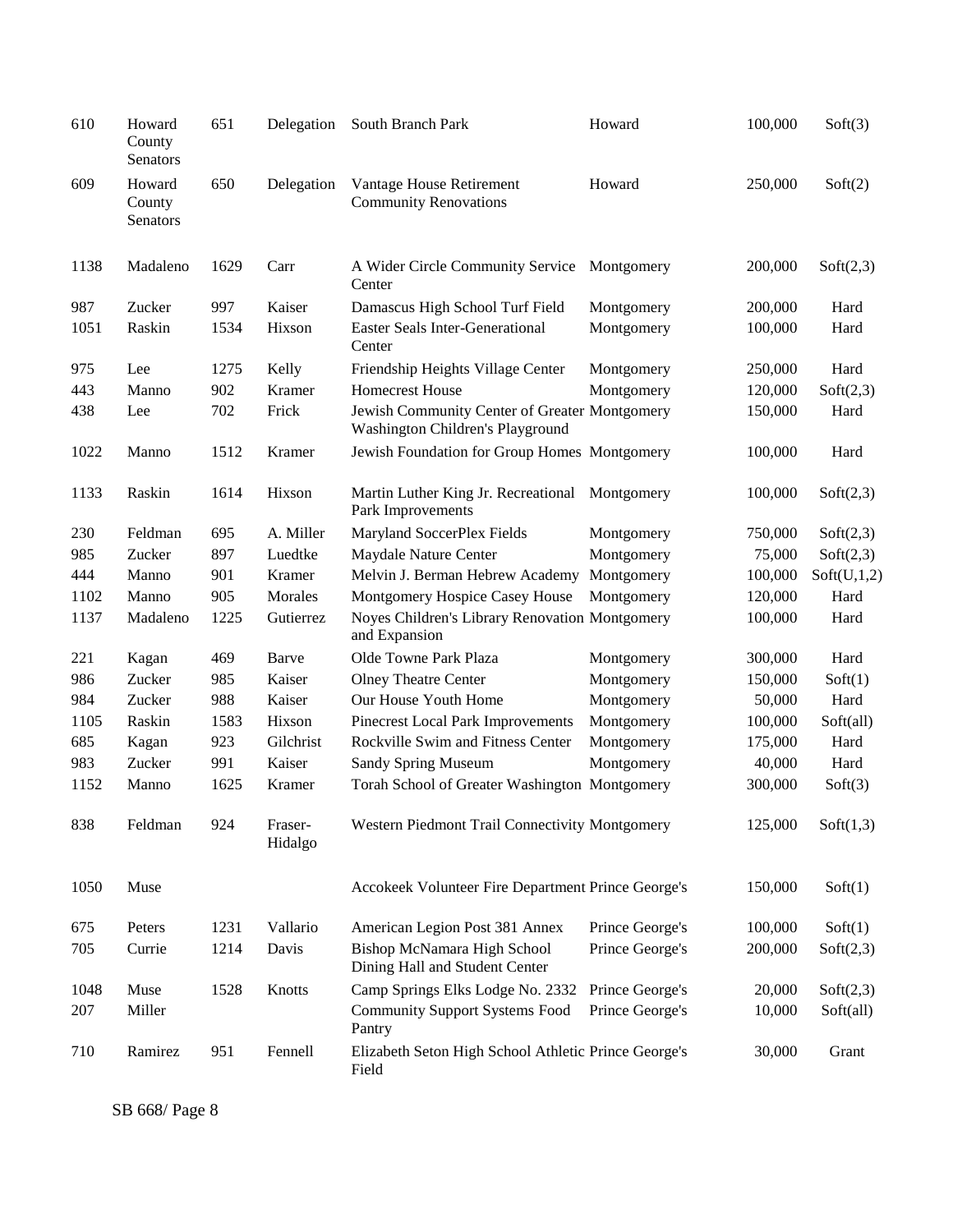|      |          | 1056 |                     | Valderrama Fil-American Multicultural Center                                       | Prince George's | 200,000   | Soft(1,2) |
|------|----------|------|---------------------|------------------------------------------------------------------------------------|-----------------|-----------|-----------|
| 253  | Benson   |      |                     | <b>Glenarden Apartments</b><br>Redevelopment Project                               | Prince George's | 1,100,000 | Hard      |
|      |          | 938  | Walker              | Hillcrest Heights Community Center Prince George's<br>Pool                         |                 | 250,000   | Soft(1)   |
| 782  | Rosapepe |      |                     | Hollywood Streetscape                                                              | Prince George's | 200,000   | Hard      |
| 1046 | Ramirez  | 1514 | Tarlau              | Joe's Movement Emporium                                                            | Prince George's | 100,000   | Hard      |
| 1017 | Pinsky   | 1517 | Gaines              | Maryland Multicultural Youth<br>Centers                                            | Prince George's | 200,000   | Soft(2)   |
| 727  | Currie   | 1208 | D. Barnes           | Mt. Ephraim Multipurpose Room                                                      | Prince George's | 100,000   | Soft(1)   |
| 254  | Benson   |      |                     | Net Zero Energy District Fairmount<br>Heights Project                              | Prince George's | 500,000   | Soft(all) |
| 68   | Ramirez  | 287  | Tarlau              | New Horizons Disability Job<br>Training and Recycling Center Phase<br>$\mathbf{I}$ | Prince George's | 250,000   | Hard(U)   |
|      |          | 1623 | Davis               | Olde Mill Community and Teaching Prince George's<br>Center                         |                 | 75,000    | Soft(1)   |
| 1049 | Muse     |      |                     | Piscataway Park                                                                    | Prince George's | 100,000   | Soft(2,3) |
| 925  | Ramirez  | 952  | Fennell             | Port Towns Family Health and<br><b>Wellness Center</b>                             | Prince George's | 250,000   | Soft(U,2) |
| 814  | Pinsky   | 954  | Gaines              | Pyramid Atlantic Art Center                                                        | Prince George's | 300,000   | Hard      |
| 817  | Peters   | 1081 | Valentino-<br>Smith | Tabernacle Church of Laurel<br>Gymnasium                                           | Prince George's | 25,000    | Soft(1)   |
| 255  | Benson   | 207  | Barron              | The Arc of Prince George's County                                                  | Prince George's | 300,000   | Hard      |
| 1147 | Waugh    |      |                     | Historic Sotterley Plantation                                                      | St. Mary's      | 100,000   | Soft(2,3) |
| 172  | Miller   |      |                     | Historic St. Mary's City Commission St. Mary's<br>- Dove Pier                      |                 | 300,000   | Grant     |
| 140  | Eckardt  | 206  | Mautz               | Chesapeake Bay Maritime Museum                                                     | Talbot          | 250,000   | Hard      |
| 139  | Eckardt  | 208  | Mautz               | Phillips Wharf Aquaculture Jobs<br><b>Training Center</b>                          | Talbot          | 250,000   | Soft(1)   |
| 743  | Serafini |      |                     | Doey's House                                                                       | Washington      | 100,000   | Hard      |
|      |          | 893  | B. Wilson           | Robert W. Johnson Community<br>Center                                              | Washington      | 445,000   | Soft(2)   |
| 744  | Serafini |      |                     | The Maryland Theatre                                                               | Washington      | 100,000   | Hard      |
| 1151 | Eckardt  | 1576 | Sample-<br>Hughes   | Habitat for Humanity of Wicomico<br>County                                         | Wicomico        | 120,000   | Hard      |
| 1042 | Mathias  | 1612 | Delegation          | Ward Museum of Wildfowl Art                                                        | Wicomico        | 300,000   | Hard      |
| 1034 | Mathias  | 1573 | Otto                | Delmarva Discovery Center and<br>Museum                                            | Worcester       | 200,000   | Soft(1)   |